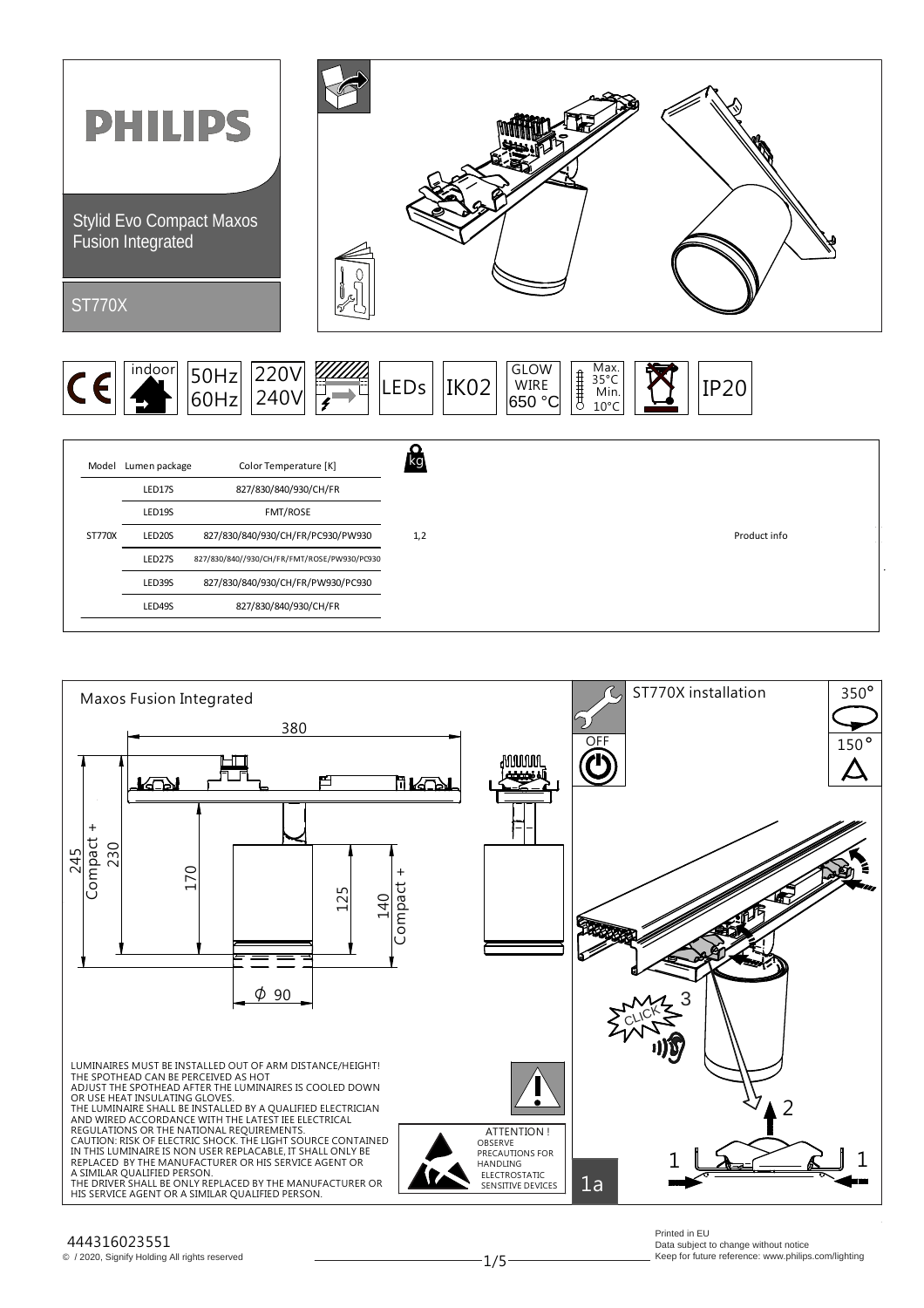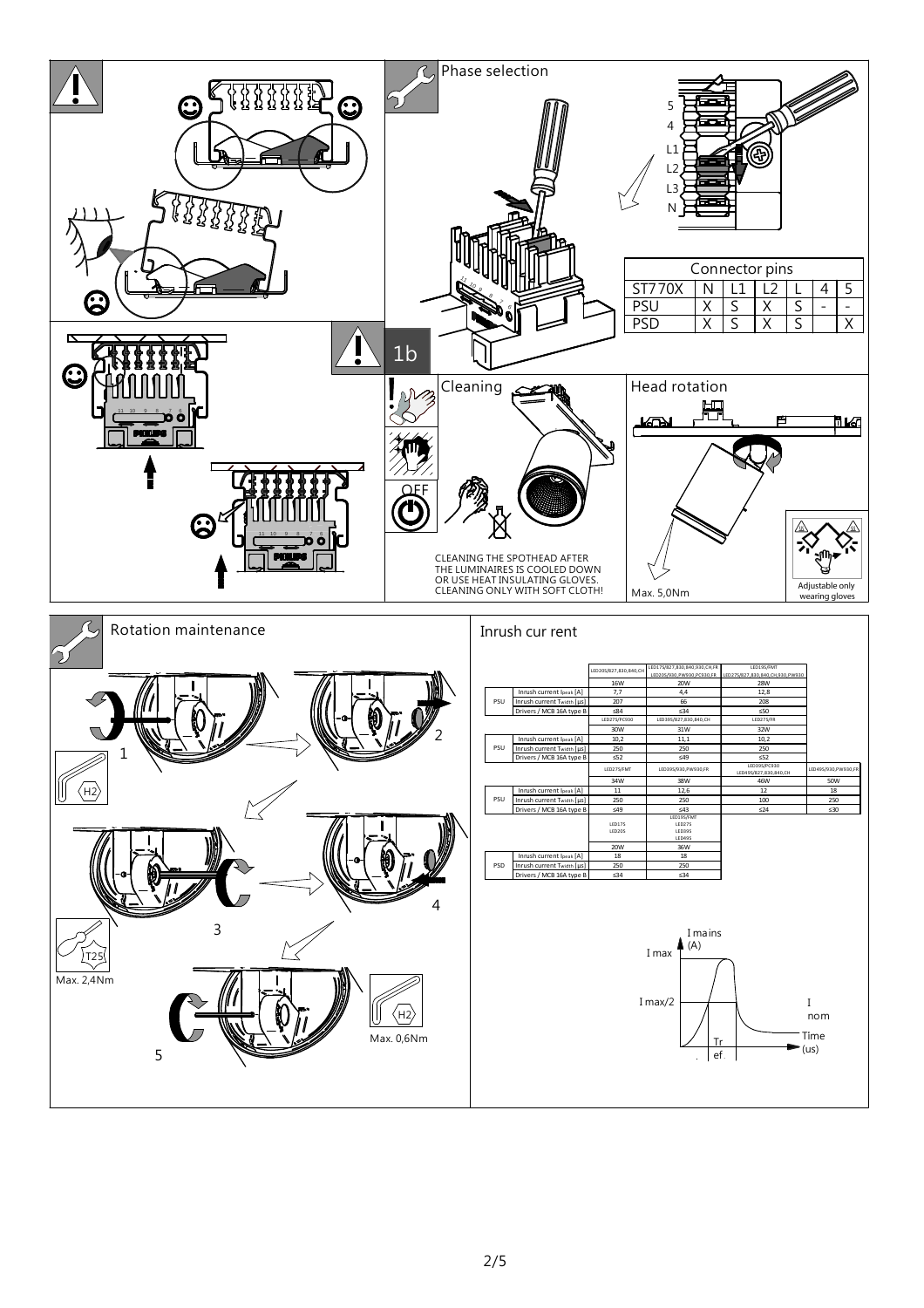- GB Storage, installation, use, operation and maintenance of the products needs to be performed exactly according the instructions in this manual and/or other instructions as may be provided by us to guarantee safe use of the product over its entire lifetime. Failure to adhere to these instructions will invalidate your entitlement to warranty. Bolts with indication of torque strength on the drawing need to be tightened using a calibrated torque wrench. Pre-assembled bolts need to be retightened again to the required torque specification to assure maximum strength over lifetime.
- SP El almacenamiento, instalación, uso, funcionamiento y mantenimiento de este producto debe realizarse exactamente según las instrucciones de este manual, así como otras instrucciones que le proporcionemos con el fin de garantizar un uso seguro del producto durante toda su vida útil. Si no se cumplen estas instrucciones, la garantía quedará anulada. Los tornillos con indicación de par de apriete en el dibujo, deben apretarse con una llave dinamométrica calibrada. Los tornillos del acoplamiento premontados deben reapretarse de nuevo con la especificación de par de apriete necesaria para garantizar una solidez máxima durante toda la vida útil de la luminaria.
- PT Para garantir uma utilizaçao segura do produto durante a respetiva vida útil, o armazenamento, a instalaçao, a utilizaçao, a operaçao e a manutençao dos produtos tem de ser efetuados exatamente de acordo com as instruçoes neste manual e/ou com outras instruçoes que possam ser fornecidas por nós. O incumprimento destas instruçoes irá invalidar o direito a garantia. Os parafusos com indicaçao do torque no esquema tem de ser apertados utilizando uma chave dinamométrica calibrada. Os parafusos pré-montados tem de ser novamente apertados de acordo com a especificaçao de torque necessário para garantir uma resistencia máxima durante a vida útil.
- DE Lagerung, Installation, Verwendung, Betrieb und Wartung der Produkte müssen genau nach den Anweisungen in dieser Anleitung und/oder anderen von uns zur Verfügung gestellten Anweisungen erfolgen, um eine sichere Verwendung des Produkts über seine gesamte Lebensdauer zu gewährleisten. Bei Nichtbeachtung dieser Hinweise erlischt Ihr Anspruch auf Gewährleistung. Schrauben mit Angabe der Drehmomente auf der Zeichnung müssen mit einem kalibrierten Drehmomentschlüssel angezogen werden. Vormontierte Schrauben müssen mit dem angegebenen Drehmoment nachgezogen werden, um eine maximale Festigkeit über die gesamte Lebensdauer zu gewährleisten.
- FR Le stockage, l'installation, l'utilisation et la maintenance des produits doivent être effectués conformément aux instructions de ce manuel et / ou d'autres instructions que nous fournissons afin de garantir une utilisation sure du produit pendant toute sa durée de vie. Le non-respect de ces instructions invalidera votre droit a la garantie. Les vis, dont les couples de serrage sont indiqués sur les schémas, doivent être serrés a l'aide d'une clé dynamométrique étalonnée. Les vis, préassemblés, doivent être resserrés a nouveau selon la spécification de couple de serrage requise afin d'assurer leur résistance maximale pendant toute leur durée de vie.
- IT La conservazione, l'installazione, l'uso, il funzionamento e la manutenzione dei prodotti devono essere eseguiti esattamente in base alle istruzioni contenute nel presente manuale e / o in altra documentazione fornita da noi per garantire la sicurezza del prodotto per l'intera durata del suo utilizzo. La mancata osservanza di queste istruzioni invalidera la garanzia. I bulloni con indicazione sull'intensita della coppia serraggio sul disegno devono essere serrati utilizzando una chiave dinamometrica calibrata. I bulloni pre-assemblati devono essere riserrati nuovamente secondo le specifiche di coppia richieste per assicurare la massima resistenza per tutta la durata.
- NL Om een veilig gebruik van dit product gedurende zijn hele levensduur te garanderen, dient het opslaan, installeren, gebruiken, bedienen en onderhouden ervan exact te worden uitgevoerd in overeenstemming met de instructies in deze handleiding en/of andere door ons geleverde instructies. Niet opvolgen van deze instructies maakt uw garantieaanspraken ongeldig. Bouten waarvan in de tekening het aanhaalkoppel is vermeld, dienen te worden vastgezet met behulp van een momentsleutel. Voorgeassembleerde bouten dienen opnieuw te worden aangehaald tot het vereiste koppel om maximale strekte gedurende de hele levensduur te waarborgen.
- DK Opbevaring, installation, brug, betjening og vedligeholdelse af produkterne ma kun udfores ifolge instruktionerne i denne vejledning og/eller eventuelle ovrige instruktioner fra Philips Lighting for at garantere sikker brug af produktet i hele dets levetid. Hvis disse instruktioner ikke folges, bortfalder produktgarantien. Bolte/skruer med angivet spa ndingsmoment pa tegningen skal spa ndes med en indstillet momentnogle. Fa rdigsamlede bolte/skruer skal efterspa ndes i henhold til det specificerede moment for at sikre maksimal fastgorelse i hele produktets levetid.
- SE Förvaring, installation, användning, drift och underhall av produkterna maste utföras enligt instruktionerna i denna handbok och/eller andra instruktioner som kan tillhandahallas av oss för att garantera säker användning. Om instruktioner inte följs frangar man produktgarantin. Skruvar där vridmoment anges pa ritningen maste dras at med en kalibrerad skiftnyckel. Förmonterade skruvar maste dras at igen med angivet vridmoment för att säkerställa högsta styrka under livslängden.
- NO Oppbevaring, montering, bruk, drift og vedlikehold av produktene ma utfores noyaktig i samsvar med instruksjonene i denne handboken og/eller andre instruksjoner vi matte gi for a garantere sikker bruk av produktet i hele dets levetid. Hvis instruksjonene ikke folges, bortfaller garantien. Bolter med angivelse av dreiemoment pa tegningen ma strammes med en kalibrert momentnokkel. Ferdigmonterte bolter ma strammes pa nytt til pakrevd dreiemoment for a sikre maksimal styrke i hele produktets levetid.
- FI Tuotteiden asennuksessa, käytössä ja huollossa on noudatettava tarkoin tässä käyttöoppaassa tai muissa toimittamissamme ohjemateriaaleissa annettuja ohjeita. Tämä varmistaa tuotteen turvallisen toiminnan koko sen käyttöiän ajan. Näiden ohjeiden noudattamatta jättäminen mitätöi kaikki oikeutesi takuukorvauksiin. Pultit, joille on asennusohjeessa ilmoitettu tietty kiristystiukkuus, on kiristettävä kalibroidulla momenttiavaimella. Esiasennetut pultit on kiristettävä ilmoitettuun kiristystiukkuuteen koko käyttöiän mittaisen kestävyyden varmistamiseksi.
- HU A termékek tárolását, telepítését, használatát, üzemeltetését és karbantartását pontosan a jelen kézikönyvben és / vagy az általunk biztosított egyéb utasításoknak megfelelően kell elvégezni, hogy garantáljuk a termék biztonságos használatát az élettartama alatt. Ezen utasítások be nem tartása érvényteleníti a jótállási jogát. A rajzon a nyomaték-erősséggel jelzett csavarokat meg kell húzni egy kalibrált nyomatékkulccsal. Az előre összeszerelt csavarokat újra meg kell húzni a szükséges nyomaték specifikációhoz, hogy biztosítsák a maximális szilárdságot az élettartam során.
- PL Przechowywanie, instalacja, użytkowanie, obsługa i konserwacja produktów musi odbywać się ściśle według wytycznych zawartych w niniejszej instrukcji i / lub w innych instrukcjach, które dołączamy aby zagwarantować bezpieczne użytkowanie produktu przez cały okres eksploatacji. Nieprzestrzeganie tych instrukcji może spowodować utratę prawa do gwarancji. Śruby, przedstawione na rysunku wskazującym siłę momentu dokręcania, muszą być dokręcone za pomocą kalibrowanego klucza dynamometrycznego. Aby zapewnić maksymalną wytrzymałość w całym okresie użytkowania, wstępnie zamontowane śruby należy dokręcić zgodnie z wymaganą specyfikacją momentu dokręcenia.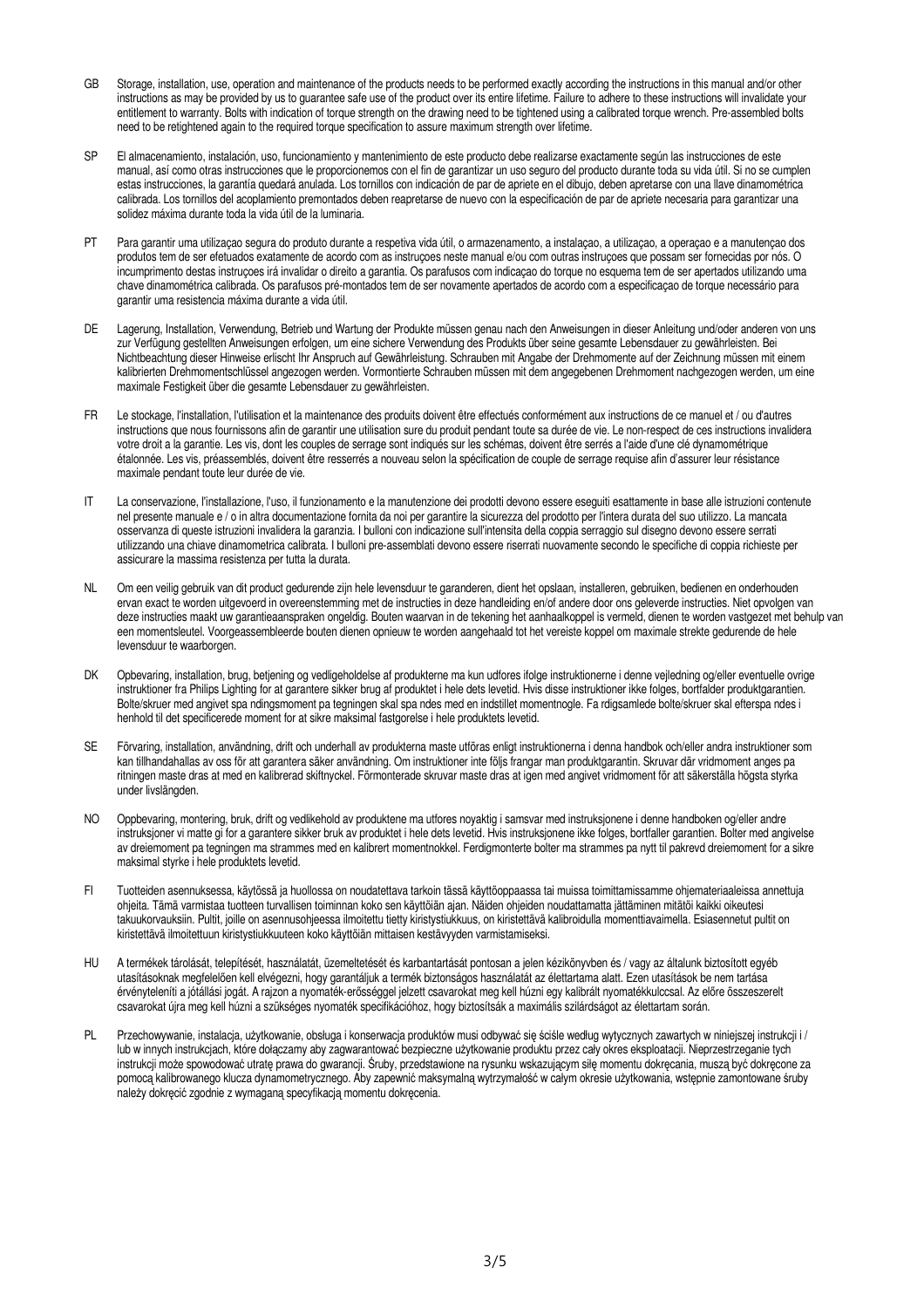- RO Depozitarea, instalarea, utilizarea, operarea și întreșinerea produselor trebuie să fie efectuate exact în conformitate cu instrucșiunile din acest manual și/sau cu alte instrucșiuni care pot fi furnizate de noi pentru a garanta utilizarea în siguranșă a produsului, pe întreaga durată de viașă a acestuia. Nerespectarea acestor instrucșiuni vă va anula dreptul la garanșie. Șuruburile care au cuplul de strângere indicat pe desen, trebuie să fie strânse cu ajutorul unei chei dinamometrice calibrate. Șuruburile preasamblate trebuie să fie strânse din nou la specificașia de cuplu cerută, pentru a asigura rezistenșa maximă pe întreaga durată de viașă.
- CZ Při uchovávání, montáži, používání a údržbě produktů je třeba postupovat přesně podle pokynů v této příručce a dalších našich případných pokynů, které zajišťují bezpečné používání produktů po celou dobu jejich životnosti. Když tyto pokyny dodržovat nebudete, přijdete o záruku. Šrouby, které mají na výkresu uveden utahovací moment, je třeba utahovat zkalibrovaným momentovým klíčem. Předem namontované šrouby je třeba dotáhnout požadovaným momentem, aby po dobu životnosti produktu držely na místě.
- TR Ürünlerin saklanması, kurulumu, kullanımı, çalıştırılması ve bakımı, ürünün kullanım ömrü boyunca güvenli kullanımının sağlanması amacıyla tam olarak bu kılavuzdaki ve / veya tarafımızdan sağlanan diğer talimatlara uygun biçimde gerçekleştirilmelidir. Söz konusu talimatlara uyulmaması, ürünle ilgili garanti hakkınızı geçersiz kıllar. Teknik çizimde yanında sıkkma torku değeri belirtilen cıvatalar kalibre edilmiş bir tork anahtarı kullanılarak sıkılmalıdır. Önceden takılmış olarak gelen cıvataların da belirtilen tork değerine uygun biçimde yeniden sıkılması, kullanım ömrü boyunca maksimum dayanıklılığın sağlanması açısından önemlidir.
- BG Съхранeнието, инсталирането, yпoтpeбaтa, експлоатацията и поддръжката на продуктите трябва да се извършват точно в съответствие с yкaзaнията в това ръководство и / или други инструкции, които могат да бъдат предоставени от нас, за да ce гарантира безопаснa yпoтpeбa на продукта през целия му експлоатационен живот. Hecпaзвaнeтo на тези yкaзaния ще обезсили Baщетo право на гаранция. Болтовете с индикация за силата на въртящия момент на чертежа трябва да бъдат затегнати с помощта на калибриран гаечен ключ. Предварително сглобените болтове трябва да бъдат отново затегнати дo изиcквaнатa спецификация на въртящия момент, за да осигурят максимална якoст по врeмe на eкcплoaтaциoнняи живот.
- GR Η αποθήκευση, η εγκατάσταση, η χρήση, η λειτουργία και η συντήρηση των προϊόντων πρέπει να γίνεται ακριβώς σύµφωνα µε τις οδηγίες του παρόντος εγχειριδίου ή / και τις άλλες οδηγίες που ενδεχοµένως να παρασχεθούν, προκειµένου να είναι εγγυηµένη η ασφαλής χρήση του προϊόντος για ολόκληρη τη διάρκεια ζωής του. Η µη εφαρµογή αυτών των οδηγιών θα ακυρώσει τα δικαιώµατά σας στο πλαίσιο της εγγύησης. Οι βίδες µε ένδειξη τιµής ροπής σύσφιξης στο σχέδιο θα πρέπει να σφίχτούν µε τη χρήση ενός βαθµονοµηµένου ροπόκλειδου. Οι προ-συναρµολογηµένες βίδες πρέπει να σφίχθούν και πάλι ηε τηv απαιτούµενεvη τιµή ροπής σύσφιξης, προκειµένου να διασφαλιστεί η µέγιστη ισχύς σε όλη τη διάρκεια ζωής.
- RS Чтобы гарантировать безопасное использование этого изделия на протяжении всего соответствующего срока службы, его хранение, установку, использование, эксплуатацию и обслуживание необходимо осуществлять в точном соответствии с приведенными в настоящем руководстве инструкциями и (или) иным инструкциями, которые могут быть предоставлены нами. Несоблюдение этих инструкций приведет к потере прав на гарантию. Болты, для которых на чертеже указан крутящий момент, необходимо затягивать калиброванным динамометрическим ключом. Для обеспечения максимальной прочности изделия в течение всего срока службы болты, завинченные в ходе предварительной сборки, необходимо подтянуть до указанного момента.
- SK Uskladnenie, inštalácia, používanie a údržba produktov je potrebné postupovať presne podľa pokynov v manuáli a/alebo iných nami poskytnutých pokynov, ktoré zaisťujú bezpečné používanie produktu počas celej doby životnosti. Nedodržaním týchto pokynov sa ruší záruka. Skrutky s naznačenou silou utiahnutia, musia byť uťahované kalibrovaným momentovým kľúčom. Vopred namontované skrutky musia byť znovu utiahnuté podľa požadovanej špecifikácie, aby komponenty držali na mieste počas celej životnosti.
- HR Pohranjivanje, instaliranje, uporaba, korištenje i održavanje proizvoda treba se vršiti točno u skladu s uputama u ovom priručniku i/ili s drugim uputama osiguranim s naše strane kako bi se jamčila sigurna uporaba proizvoda kroz cijeli radni vijek. Nepoštivanje ovih uputa poništava vaše pravo na jamstvo. Vijci s indiciranim momentom zatezanja na nacrtu trebaju biti učvršćeni korištenjem zateznog alata s kalibriranim momentom zatezanja. Također i već učvršćeni vijci trebaju biti dotezani do specificiranog zateznog momenta kako bi se osigurala učvršćenost tijekom cijelog radnog vijeka.
- LT Produktų saugojimas, montavimas, naudojimas, eksploatavimas ir priežiūra turi būti atlikti tiksliai pagal instrukcijas, pateiktas šiame vadove ir (arba) kitas instrukcijas, kurias mes galime pateikti, kad garantuotume saugų gaminio naudojimą per visą jo eksploatavimo laiką. Jei nesilaikysite šių instrukcijų nurodymų bei reikalavimų, jūsų teisė į garantiją bus panaikinta ir nebegalios. Varžtai, nurodantys sukimo momento stiprumą brėžinyje, turi būti užveržti naudojant kalibruotą sukimo momento veržliaraktį. Iš anksto sumontuotus varžtus reikia vėl priveržti iki reikiamo sukimo momento, kad būtų užtikrintas maksimalus tvirtumas per visą eksploatavimo laiką.
- LV Izstrādājumu uzglabāšana, uzstādīšana, lietošana un apkope jāveic precīzi saskaņā ar šajā rokasgrāmatā sniegtajām instrukcijām un / vai citām instrukcijām, kuras mēs varam piedāvāt, lai garantētu produkta drošu lietošanu visā tā darbības laikā. Neievērojot šos norādījumus, jūsu tiesības uz garantiju tiek anulētas. Bultskrūves ar norādi uz griezes stiprumu zimējumos jābūt pieskrūvētam izmantojot kalibrētu griezes atslēgu. Iepriekš samontētās skrūves ir atkal jāpievelk līdz vajadzīgajai griezes specifikācijai, lai nodrošinātu maksimālu pieguli visā ekspluatācijas laikā.
- EE Toodete ladustamine, paigaldamine, kasutamine, käitamine ja hooldus tuleb läbi viia täpselt vastavalt selle juhendi juhistele ja/või muudele meie poolt pakutavatele juhistele, et tagada toote ohutu kasutamine kogu selle toote eluaja jooksul. Nende juhiste mittejärgimine kaotab teie õiguse garantiile. Poldid, millel on joonisel toodud pöördemomendi tugevus, tuleb pingutada kalibreeritud pöördemoment mutrivõtme abil. Eelnevalt kinnitatud poldid tuleb uuesti pingutada vastavalt nõutavale pöördemomendi spetsifikatsioonile, et tagada maksimaalne kinnituse tugevus kogu eluea jooksul.
- SI Skladiščenje, namestitev, uporaba, delovanje in vzdrževanje izdelkov mora biti natančno izvedeno v skladu z navodili v tem priročniku in / ali drugimi navodili za zagotovitev varne uporabe izdelka skozi celotno življenjsko dobo. V primeru neupoštevanja teh navodil, se lahko razveljavi pravica do garancije. Vijake, ki imajo označen navor, je potrebno zategniti s kalibriranim navornim ključem. Vijake, ki so že sestavljeni, je potrebno znova priviti v skladu z zahtevanim navorom, da je zagotovljena maksimalna moč skozi življenjsko dobo.